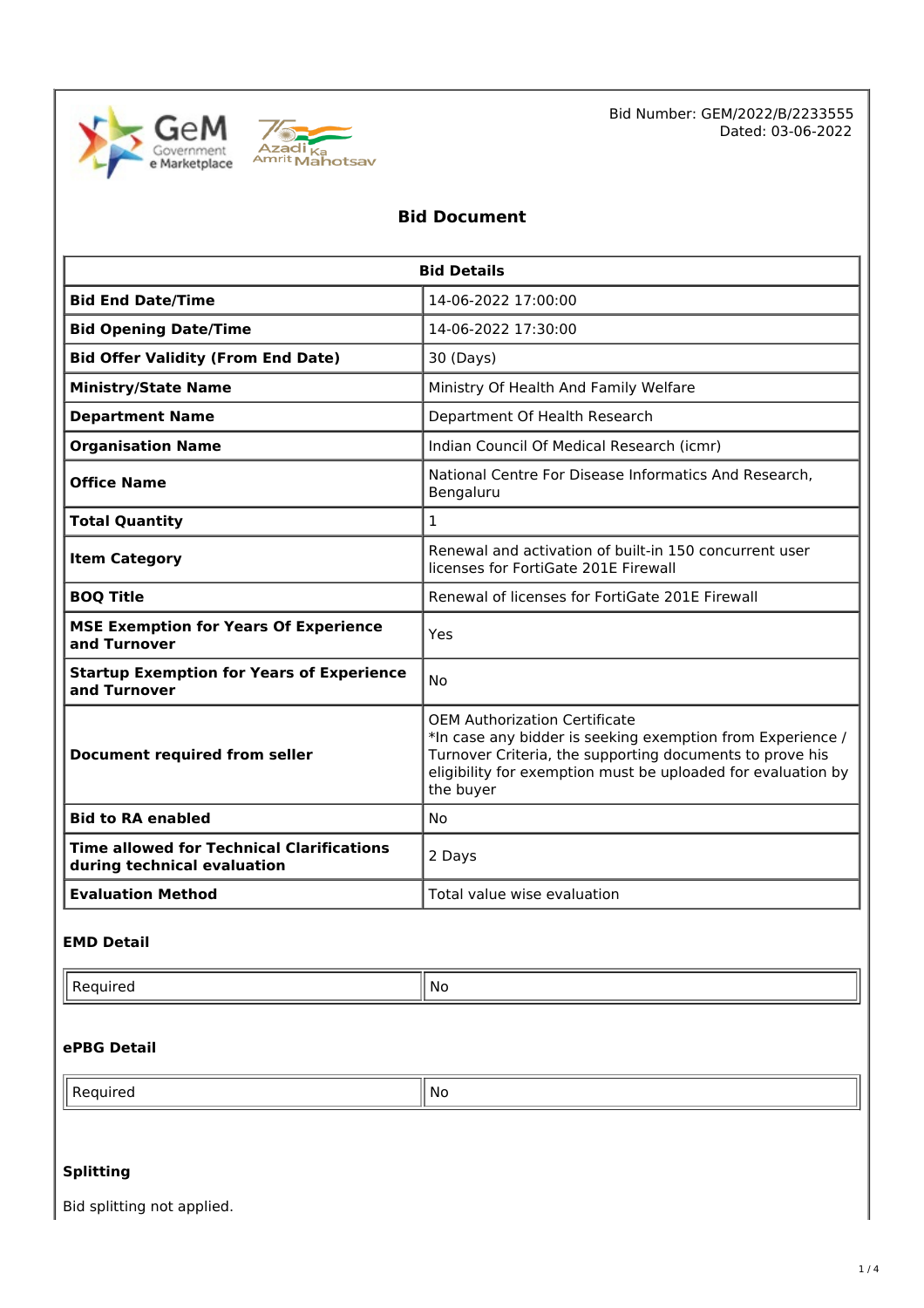#### **MII Purchase Preference**

| MII<br>Yes<br>$I$ rataranca<br>$     -$<br>-Purc<br>ference<br>د ،<br>chase<br>. .<br>. |  |
|-----------------------------------------------------------------------------------------|--|

#### **Reserved for MSE**

Reserved for MSE Yes

1. If the bidder is a Micro or Small Enterprise as per latest definitions under MSME rules, the bidder shall be exempted from the requirement of "Bidder Turnover" criteria and "Experience Criteria". If the bidder is OEM of the offered products, it would also be exempted from the "OEM Average Turnover" criteria. In case any bidder is seeking exemption from Turnover / Experience Criteria, the supporting documents to prove his eligibility for exemption must be uploaded for evaluation by the buyer.

2. Preference to Make In India products (For bids < 200 Crore):Preference shall be given to Class 1 local supplier as defined in public procurement (Preference to Make in India), Order 2017 as amended from time to time and its subsequent Orders/Notifications issued by concerned Nodal Ministry for specific Goods/Products. The minimum local content to qualify as a Class 1 local supplier is denoted in the bid document. If the bidder wants to avail the Purchase preference, the bidder must upload a certificate from the OEM regarding the percentage of the local content and the details of locations at which the local value addition is made along with their bid, failing which no purchase preference shall be granted. In case the bid value is more than Rs 10 Crore, the declaration relating to percentage of local content shall be certified by the statutory auditor or cost auditor, if the OEM is a company and by a practicing cost accountant or a chartered accountant for OEMs other than companies as per the Public Procurement (preference to Make-in -India) order 2017 dated 04.06.2020. Only Class-I and Class-II Local suppliers as per MII order dated 4.6.2020 will be eligible to bid. Non - Local suppliers as per MII order dated 04.06.2020 are not eligible to participate. However, eligible micro and small enterprises will be allowed to participate .In case Buyer has selected Purchase preference to Micro and Small Enterprises clause in the bid, the same will get precedence over this clause.

3. Procurement under this bid is reserved for purchase from Micro and Small Enterprises whose credentials are validated online through Udyog Aadhaar for that product category. If the bidder wants to avail the reservation benefit, the bidder must be the manufacturer of the offered product in case of bid for supply of goods. Traders are excluded from the purview of Public Procurement Policy for Micro and Small Enterprises. In respect of bid for Services, the bidder must be the Service provider of the offered Service. Relevant documentary evidence in this regard shall be uploaded along with the bid in respect of the offered product or service.

4. Estimated Bid Value indicated above is being declared solely for the purpose of guidance on EMD amount and for determining the Eligibility Criteria related to Turn Over, Past Performance and Project / Past Experience etc. This has no relevance or bearing on the price to be quoted by the bidders and is also not going to have any impact on bid participation. Also this is not going to be used as a criteria in determining reasonableness of quoted prices which would be determined by the buyer based on its own assessment of reasonableness and based on competitive prices received in Bid / RA process.

## **Renewal And Activation Of Built-in 150 Concurrent User Licenses For FortiGate 201E Firewall**

**(Minimum 50% and 20% Local Content required for qualifying as Class 1 and Class 2 Local Supplier respectively)**

Brand Type Unbranded

#### **Technical Specifications**

| Specification Document | <b>View File</b> |
|------------------------|------------------|
| BOQ Detail Document    |                  |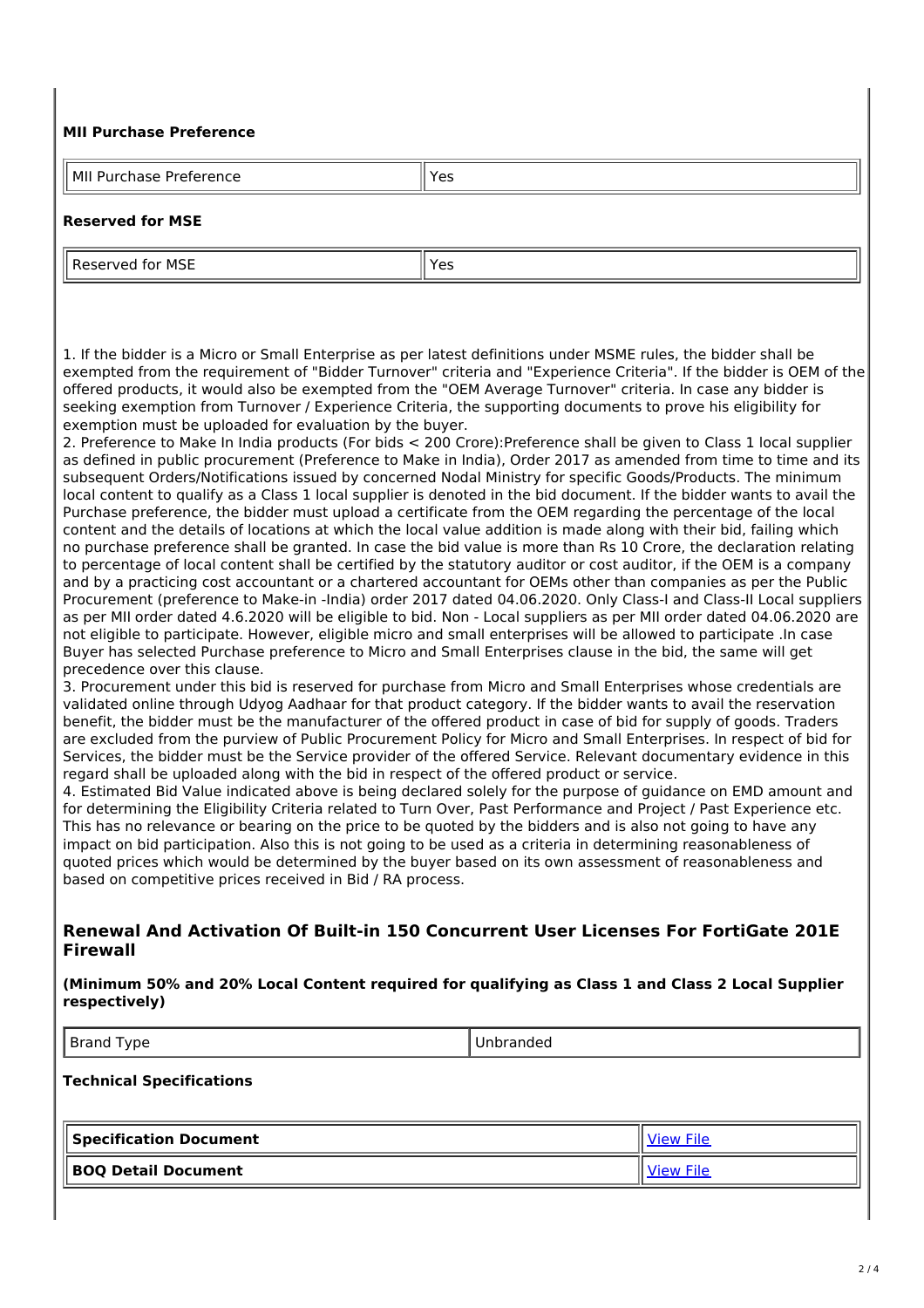Advisory-Please refer attached BOQ document for detailed consignee list and delivery period.

## **Consignees/Reporting Officer and Quantity**

| S.No. | <b>Consignee/Reporti</b><br>ng Officer | <b>Address</b>                                                                                                                                                                  | Quantity | <b>Delivery Days</b> |
|-------|----------------------------------------|---------------------------------------------------------------------------------------------------------------------------------------------------------------------------------|----------|----------------------|
|       | F S Roselind                           | 562110, NIRMAL BHAVAN ICMR<br><b>COMPLEX 2ND FLOOR</b><br>POOJANAHALLI ROAD OFF<br>N.H.7 ADJACENT TO TRUMPET<br><b>FLYOVER OF BIAL</b><br>KANNAMANGALA POST<br><b>BENGALURU</b> |          | 15                   |

# **Buyer Added Bid Specific Terms and Conditions**

- 1. If the agency is registered under MSME or NSIC, then EMD exemption certificate needs to be enclosed.
- 2. Make in india specific authorisation certificate needs to be enclosed.
- 3. **Generic**

OPTION CLAUSE: The Purchaser reserves the right to increase or decrease the quantity to be ordered up to 25 percent of bid quantity at the time of placement of contract. The purchaser also reserves the right to increase the ordered quantity by up to 25% of the contracted quantity during the currency of the contract at the contracted rates. Bidders are bound to accept the orders accordingly.

## 4. **Generic**

OPTION CLAUSE: The Purchaser reserves the right to increase or decrease the quantity to be ordered up to 50 percent of bid quantity at the time of placement of contract. The purchaser also reserves the right to increase the ordered quantity by up to 50% of the contracted Â quantity during the currency of the contract at the contracted rates. Bidders are bound to accept the orders accordingly.

## 5. **Buyer Added Bid Specific ATC**

Buyer Added text based ATC clauses

#### Mandatory •

1. License should support built-in 150 nos. of concurrent licenses to support above mentioned model of FortiGate 201E.

2. Vendor's responsibility to activate the license, including if any required backup of existing setting or firmware updation etc., included.

3. Vendor preferably in the City of the consignee region. Valid documentary proof should be submitted.

- 4. Vendor should submit the Manufacture Authorization Form (MAF) from the OEM
- 5. Licenses provided by the vendor will be for the period of one year from the data of activation.